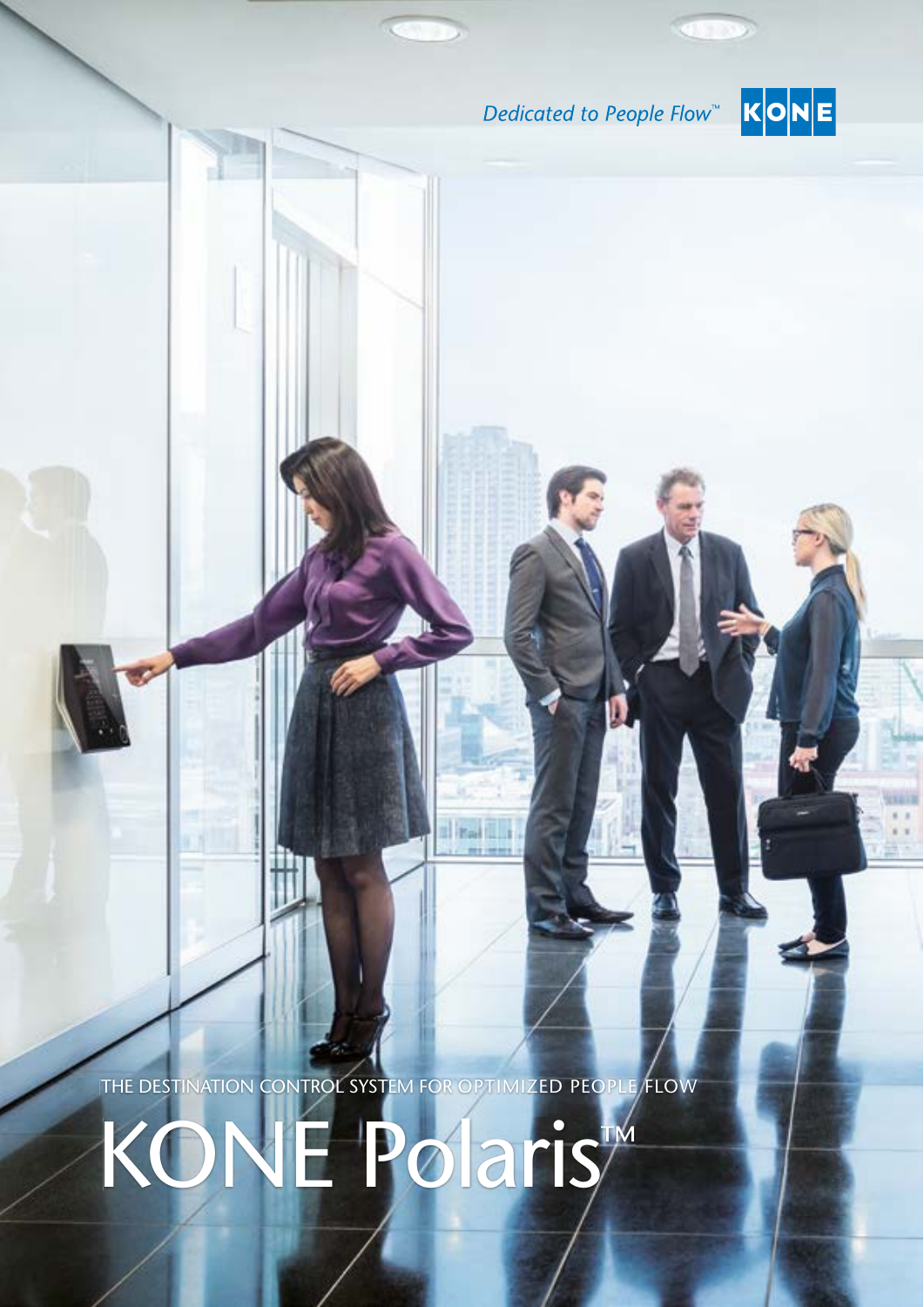## KONE Polaris™ – an effortless elevator experie

Imagine smart, easy-to-use-elevators in better organized lobbies. Imagine orderly boarding, uncrowded cars, shorter travel times, and fewer unnecessary stops. KONE Polaris makes all of this a reality. Simply select a destination floor and enjoy the perfect elevator experience.

Unlike conventional elevator control systems, which only register the desired travel direction, the KONE Polaris Destination Control System (DCS) incorporates desired destination floors and the number of waiting passengers to significantly improve elevator convenience and efficiency.

This additional information leads to increased handling capacity, shorter journey times, fewer intermediate stops, and enhanced passenger comfort.

The significantly improved system performance is most evident during intense traffic periods and rush hours, when traditional control systems struggle to cope with the high volume of traffic.

#### **Efficiency, comfort, and security**

KONE Polaris brings benefits for all building stakeholders in all types of buildings, from large office buildings to hotels and residential complexes:

- n Increased efficiency for building owners
- Increased comfort and reduced journey times for passengers
- Increased security and peace of mind for residents

### KONE Hybrid DCS – better usability with no compromise on performance

In traditional destination control systems the destination floor is entered in the lobby using a destination operating panel (DOP). People who are not familiar with a DCS may find this confusing due to the lack of call buttons in the car operating panels.

The KONE Hybrid DCS solves this problem by incorporating normal car operating panels in addition to the destination operating panels, so first-time or occasional users can choose the method that makes them feel most comfortable.

KONE Polaris Hybrid DCS elevators offer the performance advantages of a modern DCS elevator system with the ease of use of a conventional collective system.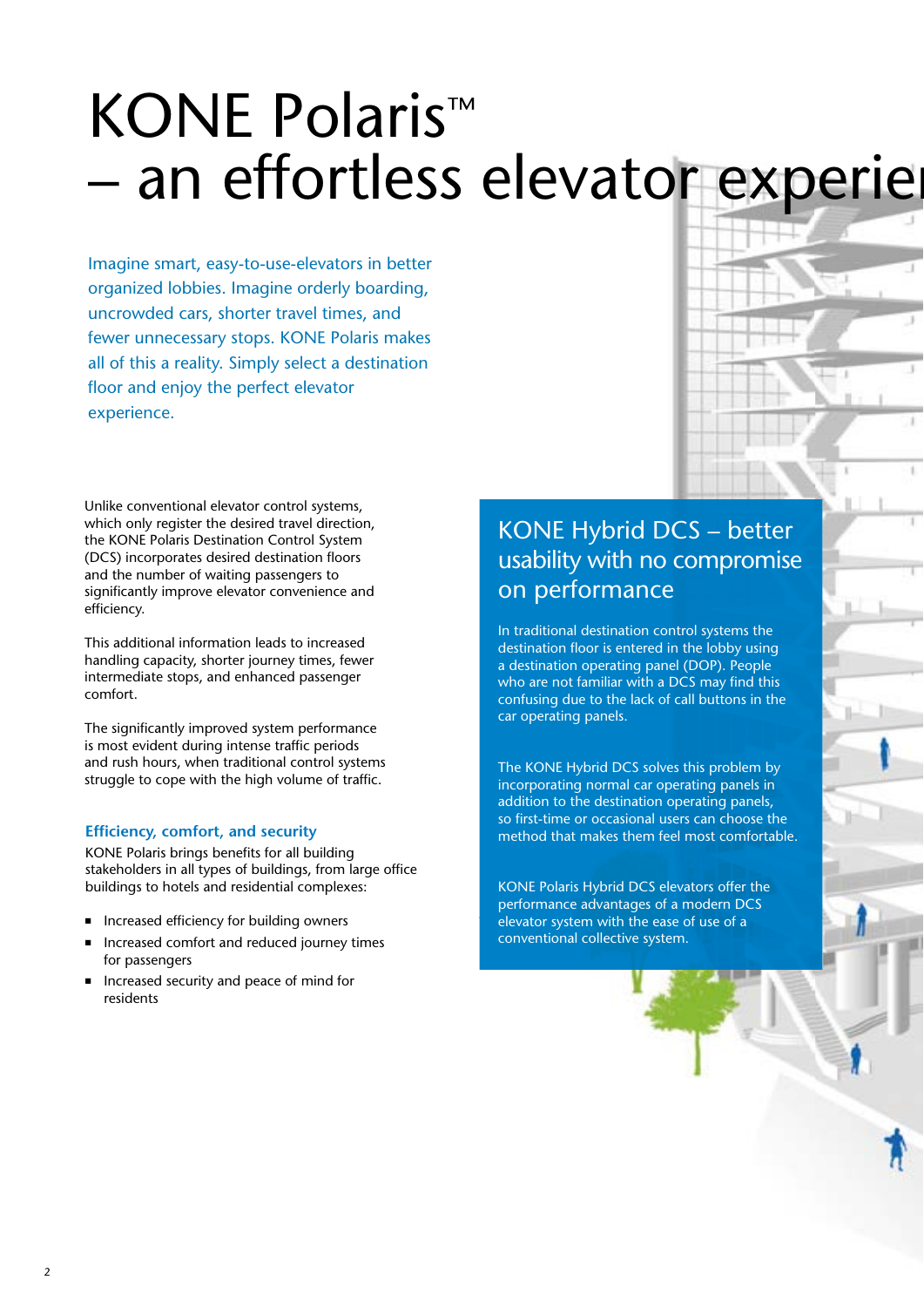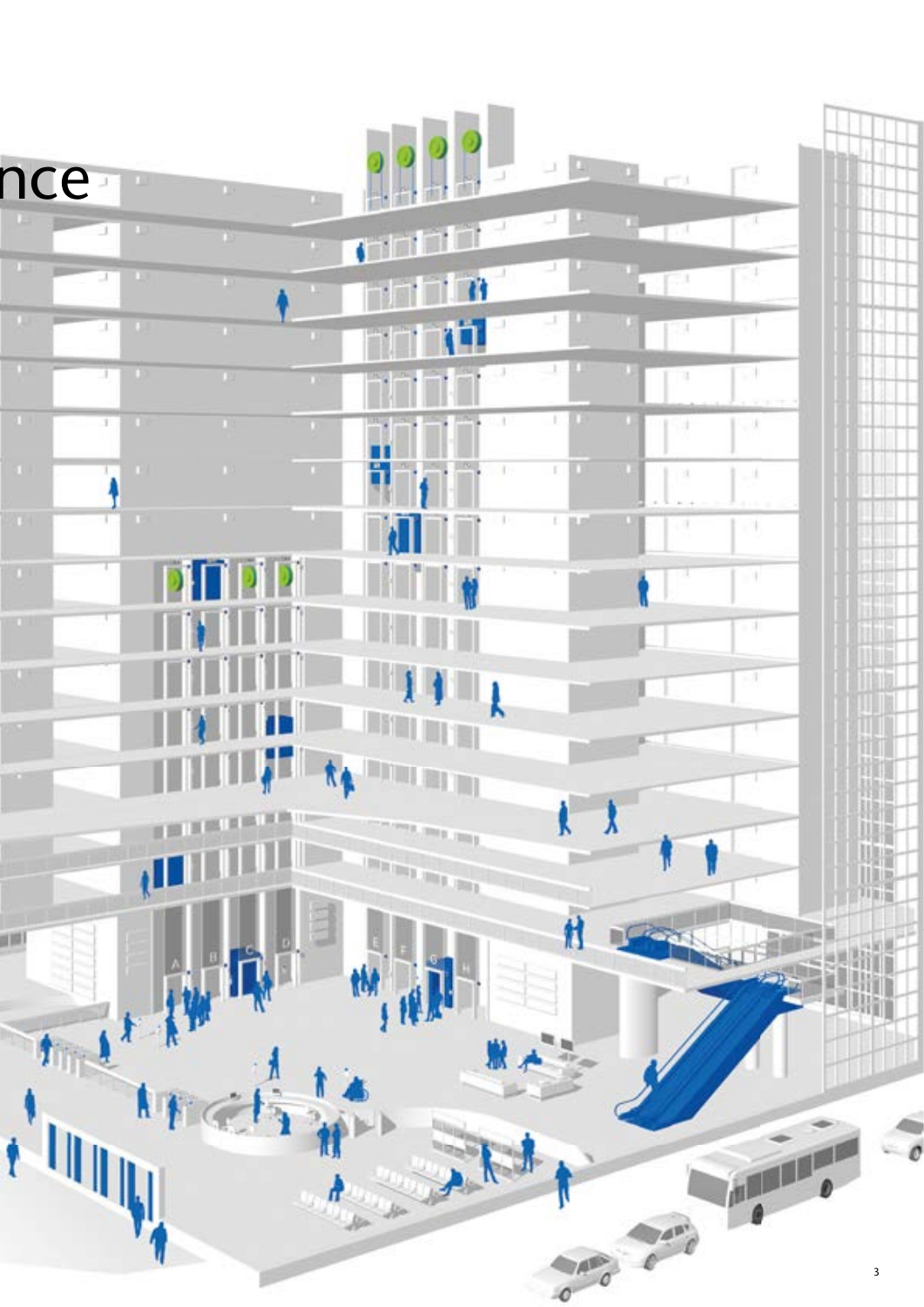## More for passengers throughout their journey

#### **More handling capacity**

The handling capacity of the elevator group is improved, especially during peak traffic periods such as the morning up-peaks common in office buildings.

#### **Less waiting, fewer intermediate stops**

KONE Polaris uses the information on the number of travelers and their destination floors to group together passengers with the same destination, leading to shorter transit times and fewer intermediate stops.

#### **Improved comfort**

Because passengers choose their destination floor before entering the elevator, they don't need to struggle through a crowd to press a button inside the elevator car. And because the system knows the journey time from the operating panel to the car, passengers can take their time walking to their assigned elevator.

#### **Better security**

KONE Polaris enables the elevator system to be integrated with the building's access control system. Occupants can use access cards and PIN codes, restricting unauthorized use of elevators significantly and adding to the security of the entire building.

#### **Easier accessibility**

For people who need more time and space, an accessibility function can be activated with a card reader or a special button. This gives passengers more time to reach the car, longer door dwell times, and, because fewer people will be assigned to that car, more space as well.

#### **More personalization**

KONE Polaris can be personalized to further increase passenger comfort. User-specific door times, automatic call allocation to passengers' home floors, and audible passenger guidance all help make the KONE Polaris experience a uniquely personal one.

#### **Enhanced guidance**

The optional elevator destination indicator shows the selected destination floors. Only destinations from a passenger's departure floor are shown, enabling them to quickly recheck that they are entering the right car.

#### **More space**

Because KONE Polaris assigns the correct number of passengers to each elevator and each car only serves a specific range of floors, cars are much less likely to become crowded.

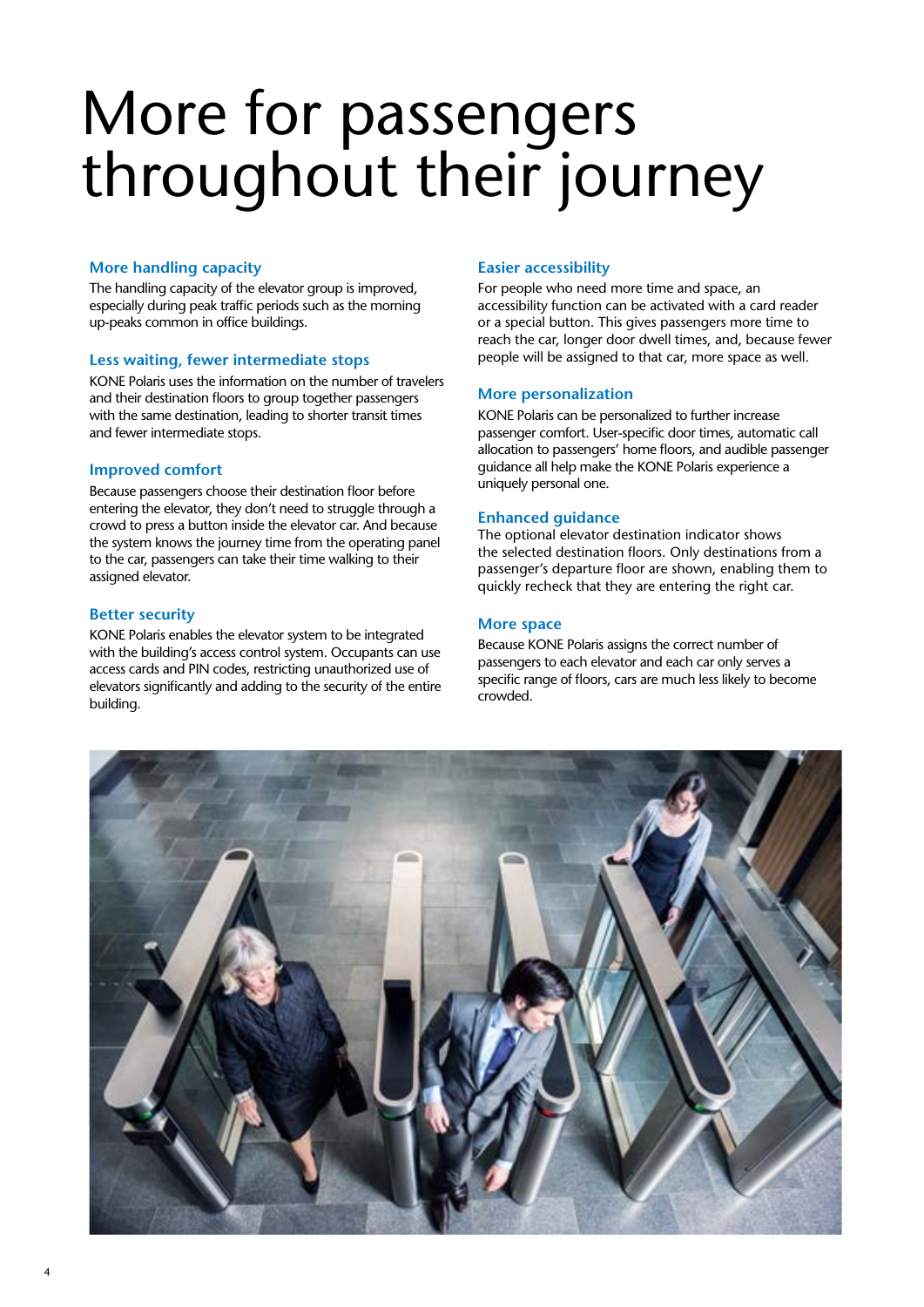# All it takes is three simple steps



# 1 Select 2 Move 3 Enjoy

The display will tell you which elevator has been assigned to you.



As you approach, you can check which elevator is yours by referring to the identifier above each elevator.



**your destination floor to your elevator. the journey.**

The next-stop indicator on the car operating panel displays the stops the elevator will make.

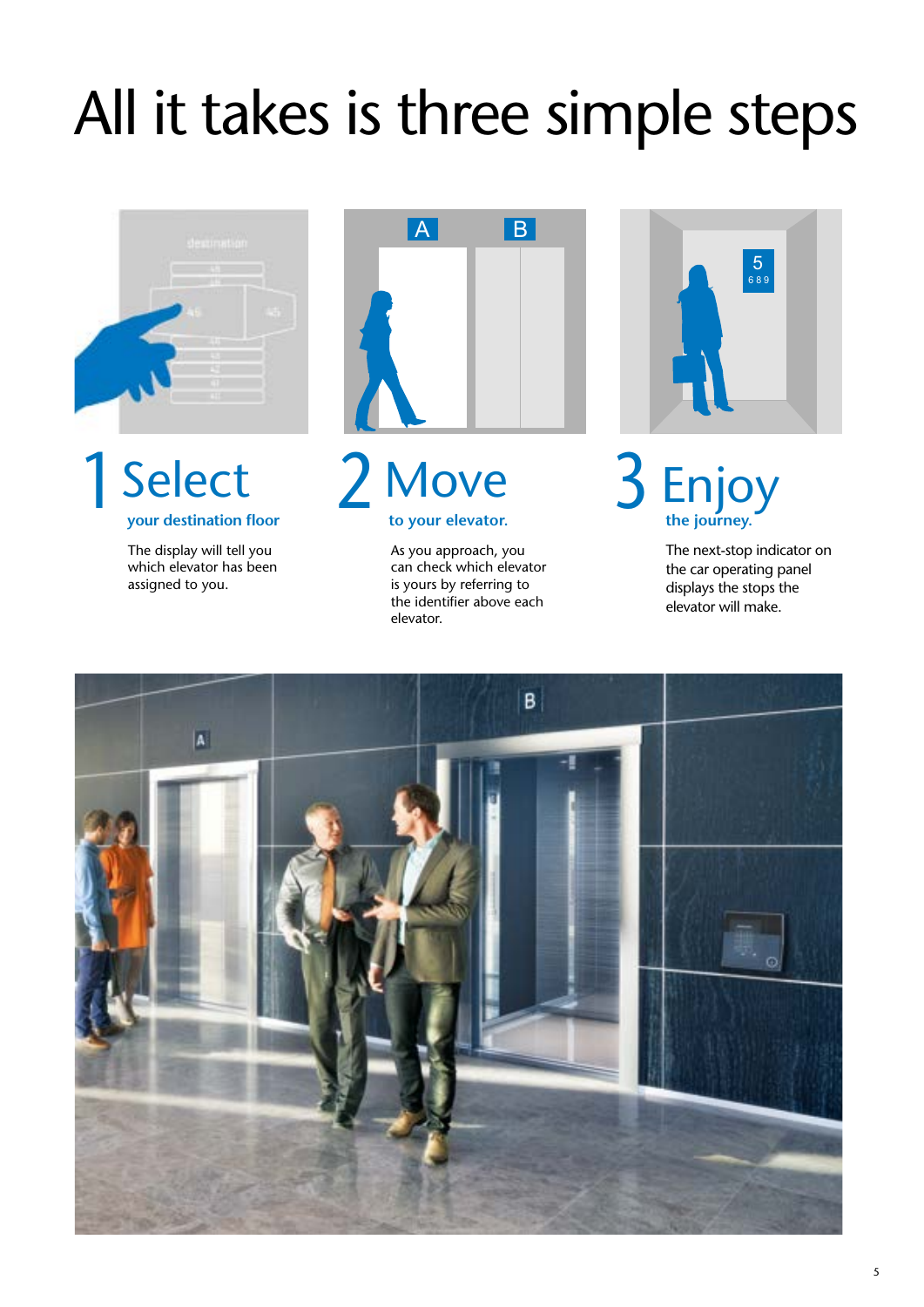## Increased capacity, shorter journey times

KONE Polaris uses artificial intelligence to learn and forecast a building's traffic flows. When traffic intensity changes, the control system assesses the changing traffic patterns and alters its optimization routines accordingly. During lighter traffic periods, passenger waiting times or elevator energy consumption can be optimized, while during heavy traffic periods the elevator handling capacity is increased.

KONE Polaris uses our industry-leading group control technology, which features several software innovations, including:

- **n** Artificial intelligence
- Traffic forecasting
- **Fuzzy logic**
- Genetic algorithm
- Multi-objective optimization



KONE Polaris continuously monitors the traffic behavior in the building and intuitively adapts to different traffic patterns in order to provide the optimum service at all times.

Depending on the number of cars in the group, the car capacity, and the number of floors in the building, KONE Polaris can increase the handling capacity of an elevator group by 20–100% during heavy up-peak traffic. In extreme cases the selection of KONE Polaris in the planning phase can eliminate one elevator from the group increasing the rentable space in the building.

This increase in handling capacity is not achieved at the expense of in-car comfort. With KONE Polaris, car load factors, which represent how full the cars are, remain low compared to elevator groups using a conventional control system, even during heavy traffic periods.

Compared to typical destination control systems and conventional elevator control systems, KONE Polaris cuts waiting times throughout the day. The figure below illustrates how KONE Polaris reduces waiting times for passengers regardless of traffic flow intensity.



The KONE Polaris DCS minimizes the number of intermediate stops by grouping passengers intelligently. This leads to shorter journey times and better handling capacity compared to conventional full collective elevator systems.

KONE Polaris combines short waiting times with low car load factors. In traditional control systems waiting times tend to increase exponentially when traffic intensity increases over a critical point, whereas KONE Polaris can handle much higher traffic. Built-in artificial intelligence allows KONE Polaris to detect periods of lightnormal traffic intensity and adjust the operating mode accordingly in order to optimize waiting times.

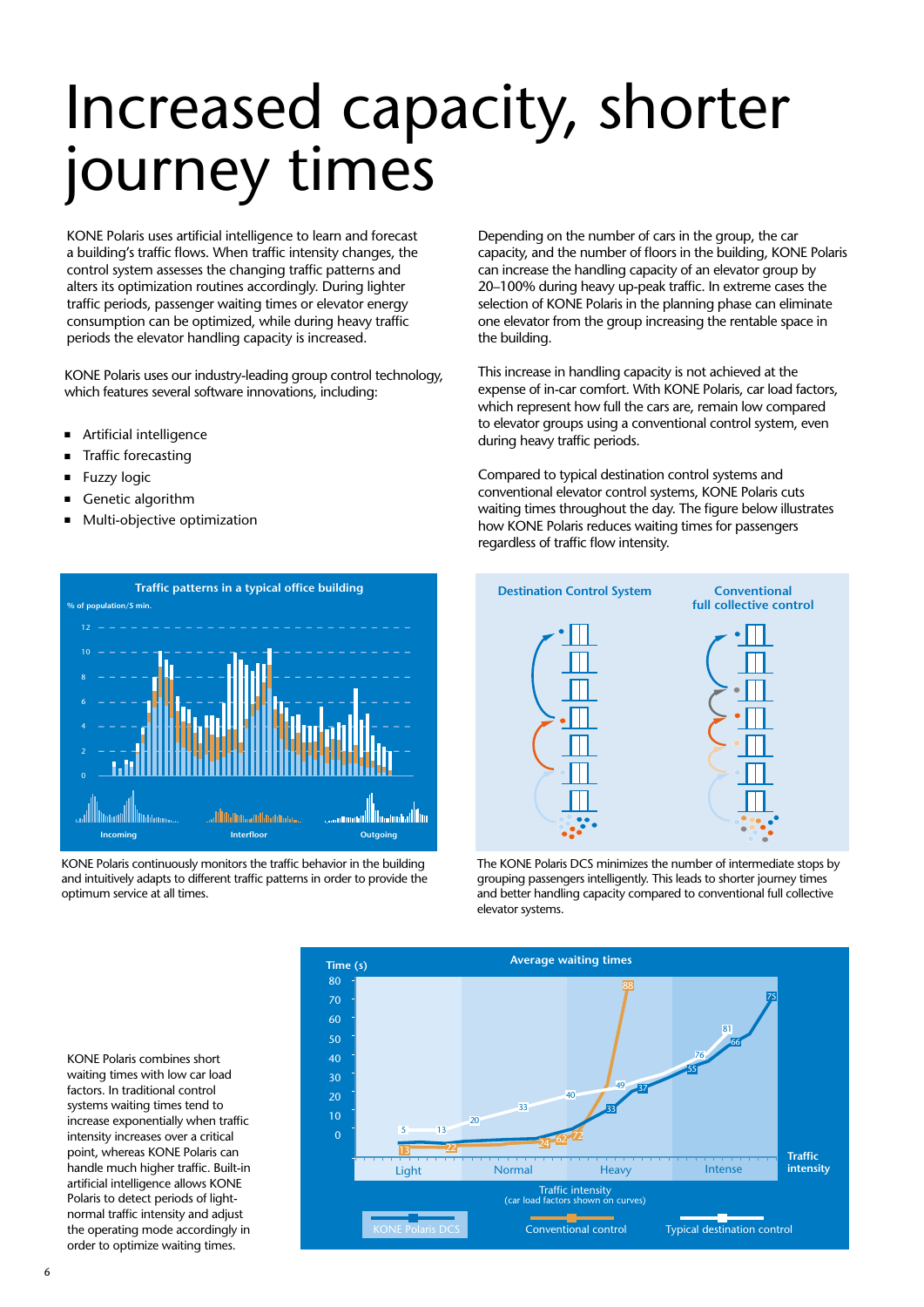## Boost traffic in all conditions with Hybrid DCS

Traffic boosting comparison of conventional group control system vs. Traditional DCS vs. Hybrid



With conventional collective control systems, passengers wait in a crowd then rush into the first car that arrives. They also crowd around the car operating panel to select their destination floor. Those traveling to higher floors are delayed by several intermediate stops.



With KONE Polaris DCS,

passengers select their destination before entering the lobby area and are guided directly to the dedicated car. A limited number of other passengers within a specific range of floors are assigned to the same car. Boarding is calm and orderly, and travel times are minimized.

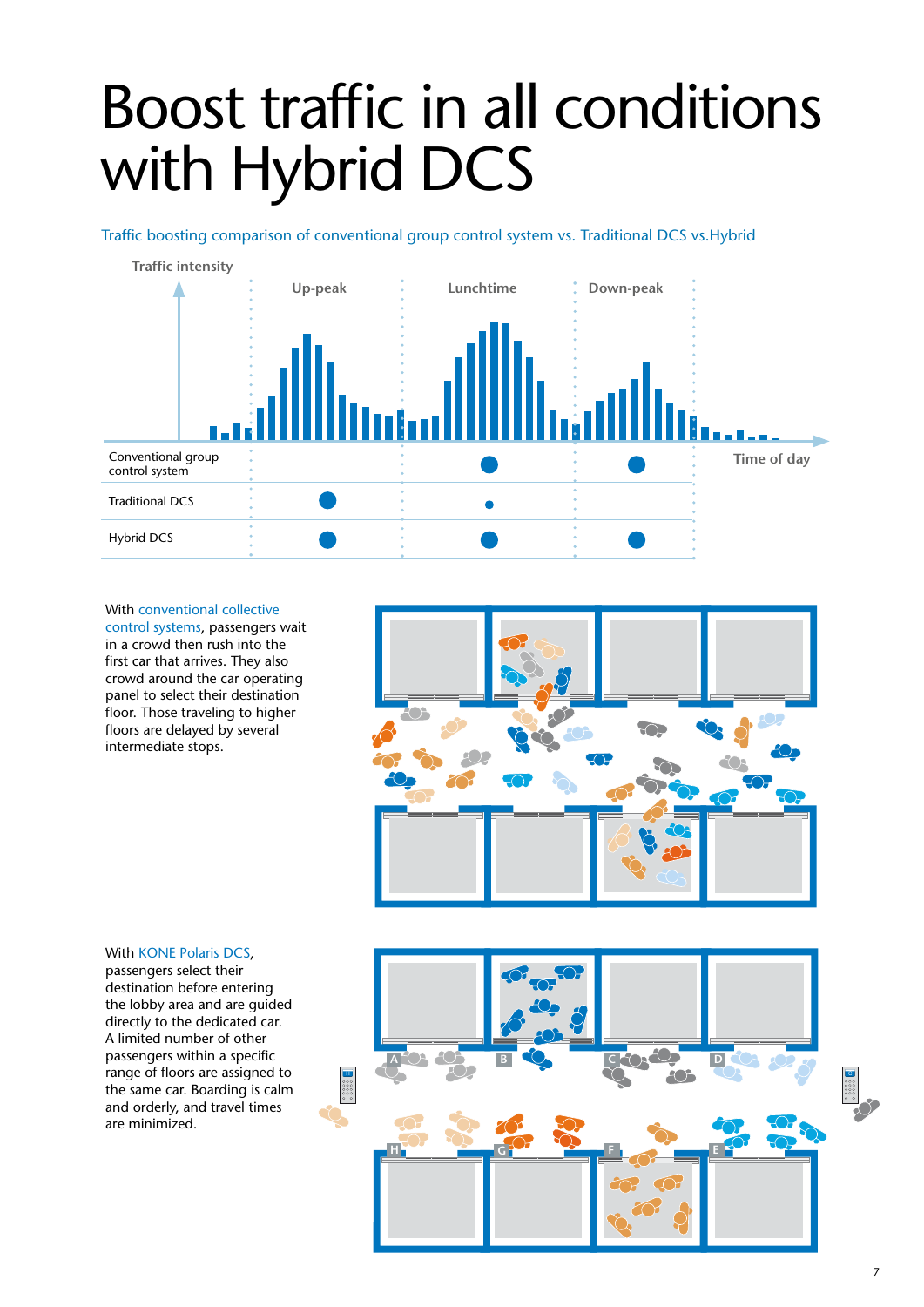### Modernize your building for better performance

### **KONE Modernization Overlay Tool**

#### **Building upgrade**

Whatever phase of its life cycle your building is at – whether it is facing competition from newer neighbors, going through major changes in usage or service requirements, or experiencing an increase in tenants – KONE is committed to supporting you.

KONE Polaris™ will help you optimize elevator performance. And thanks to our smooth, staged installation process, disturbance and building downtime are minimized.

During elevator modernization, you might expect people flow capacity to decrease when elevators are out of service or when there are old and new elevator groups operating in the same lobby area. With the **KONE Modernization Overlay Tool,** you can eliminate capacity decreases during modernization and even increase people flow capacity during the modernization process.

#### **How it works**

The KONE Modernization Overlay Tool is a **temporary high-level group control tool** for use during modernization. Compatible with both old and new elevator systems, its basic function is to allocate landing calls between the new, modernized elevators and the old elevator system. The tool gives **priority to the new elevators**, maximizing the use of elevators with the highest people flow capacity and lowest energy consumption. Passengers use common Destination Operating Panels for calling both old and new elevators.



**Group handling capacity with and without Modernization Overlay in DCS modernization**

#### Examples of group handling capacity with and without Modernization Overlay in a DCS modernization

#### **The process**

Each elevator is modernized in turn, gradually adding to the number of new elevators and increasing people flow capacity. With conventional modernization, handling capacity will decline considerably during the first phases of the project. The KONE Modernization Overlay Tool maintains the people flow capacity, increasing it as more elevators are completed (see graph below). Before modernization of the last elevator, the overlay is removed and the final KONE group controller takes full responsibility for call allocation.

#### **Compatible with old and new**

The KONE Modernization Overlay can be used with the KONE Polaris Destination Control System (DCS), with traditional Full Collective (FC) elevator control systems, and also with most types of existing electrification systems. It is also compatible with both machine-room and machine-roomless elevators.

#### **Improved performance**

If the traffic and population in an office building increases, resulting in queuing and long waiting times, KONE Polaris will return the service level back to normal or even boost it further.

#### **Increased security**

KONE Polaris will also improve the safety of tenants by providing personalized functionality and guidance for users with special needs. Integration with access control systems improves your building's security.

#### **Key benefits**

#### **Improved usability**

- Common landing stations for old and new elevators
- Smooth transition from conventional control to destination control

#### **Increased traffic capacity**

• Improves capacity during modernization with benefits of Destination Control System (DCS)

#### **Better eco-efficiency**

• Decreases energy consumption during modernization

#### **Wide compatibility**

• Can interface with most types of existing elevator controls

#### **Minimized disturbance**

- Short installation time
- Minimized downtime when setting up overlay system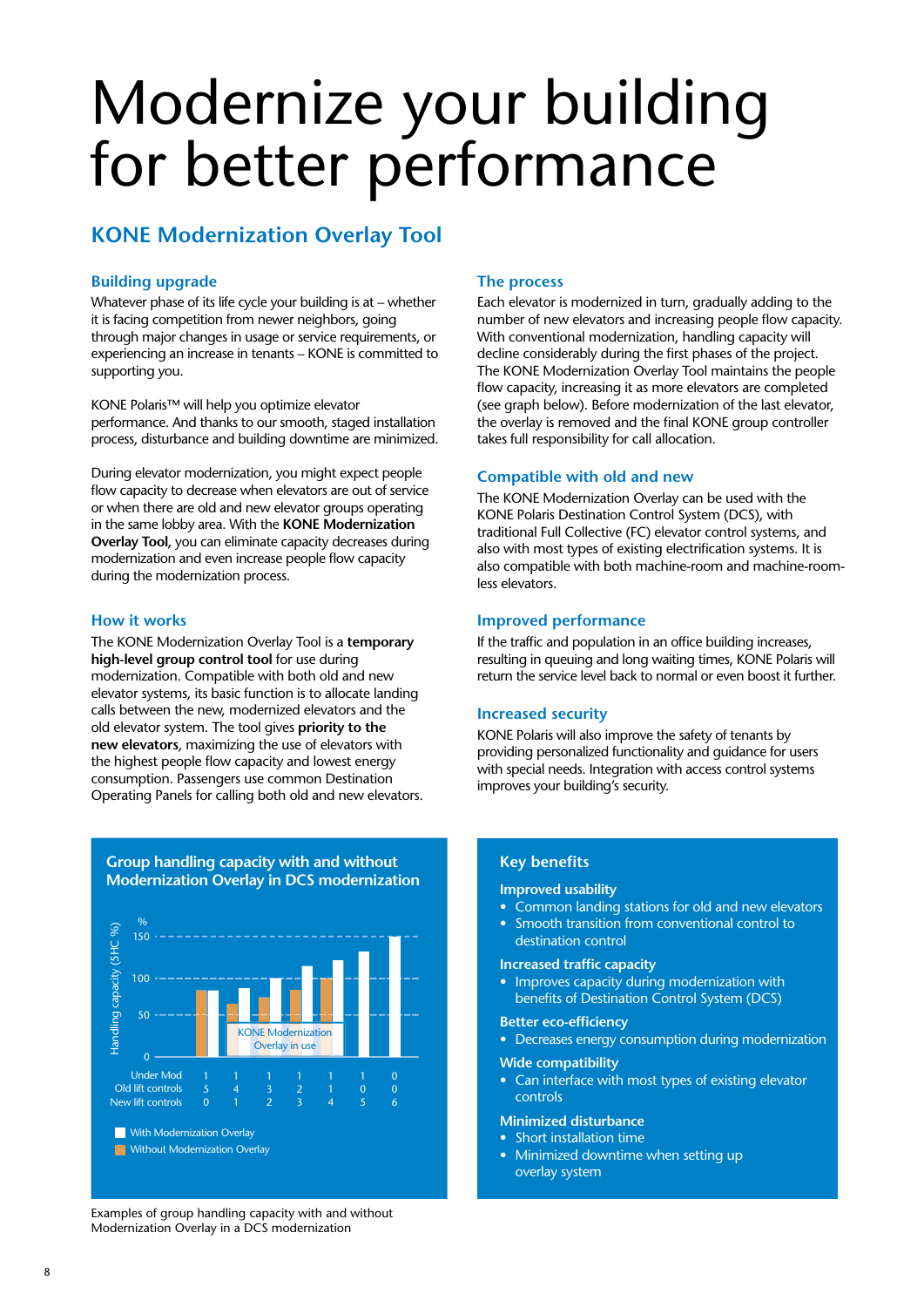### Innovative technology, attractive designs

After the location and exterior, the main lobby and elevators are the most important elements in a building's character.

Our user-friendly, integrated solutions are designed to make it easy for people to move throughout your building.

KONE Polaris combines innovative technology with attractive signalization alternatives. This combination increases comfort and security, and enhances architectural freedom and the visual appearance of your building's lobby.



Our KSP 853 is an attractive, surface-mounted destination operating panel featuring traditional buttons.



Our KSP 858 destination operating panel incorporates the latest capacitive touchscreen technology and a highly intuitive interface for an effortless elevator experience.



KONE RemoteCall is an innovative mobile application for smartphones. The clear, easy-to-use interface allows users to make personalized elevator calls quickly and conveniently from anywhere in the building.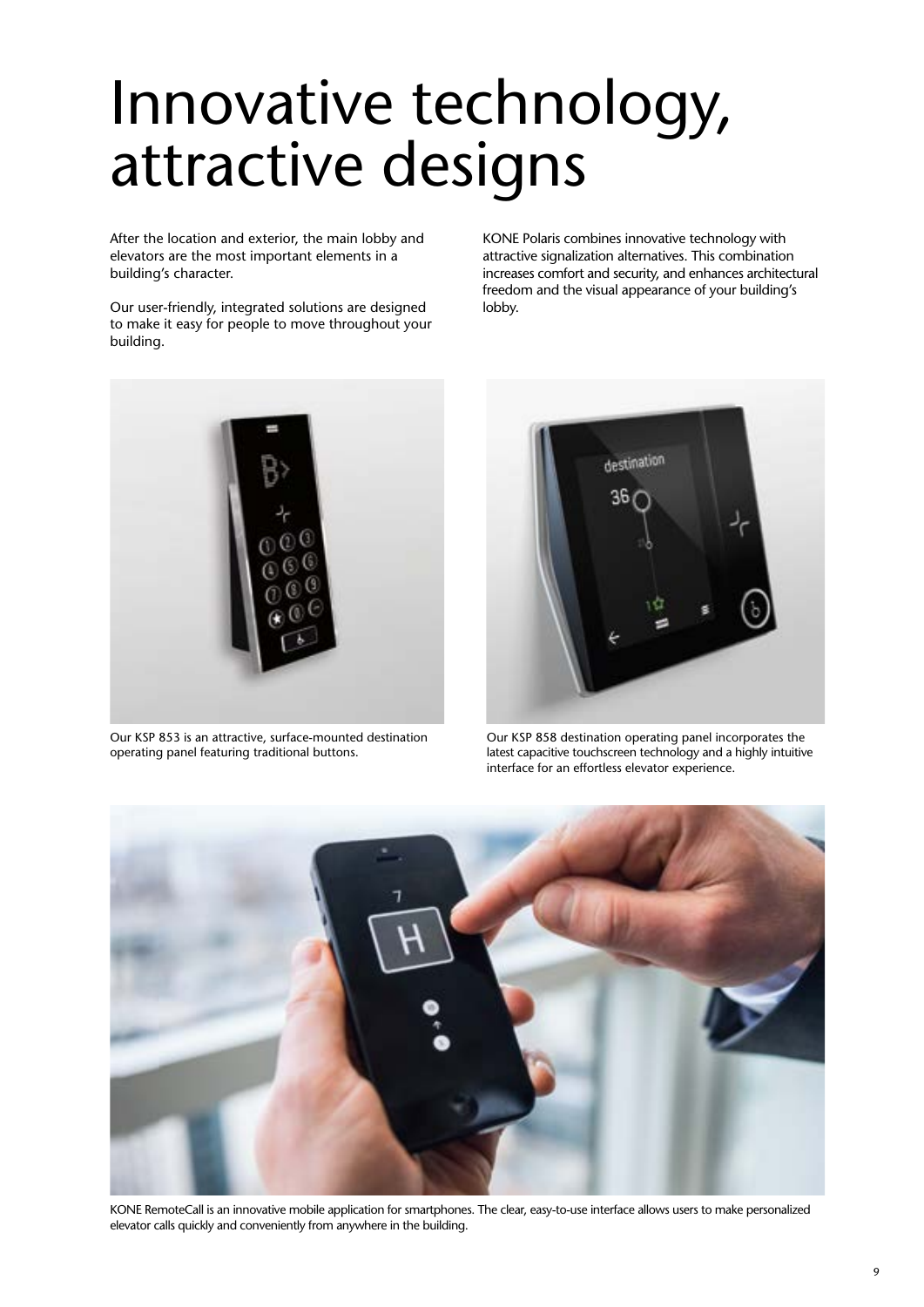# Configured to meet your needs

KONE Polaris is available in two configurations, making it easier to tailor the system to the individual needs of your building.

#### **Hybrid DCS configuration**

With the Hybrid DCS configuration, the Destination Operating Panels (DOPs) are located only on the main floors, while other floors have conventional landing signalization. Cars have a conventional car operating panel.

This configuration is particularly beneficial for improving traffic flow from heavily used floors like the main entrance floor. It is very useful in buildings with heavy up-peaks and buildings with large mid-building restaurants.

For modernization projects, this configuration is a highly cost-effective way to improve traffic flow in buildings with up-peak deficiencies.

#### **Traditional DCS configuration**

With the traditional DCS configuration, the DOPs are on all floors and consequently there are no destination buttons on the car operating panel.

As the DCS configuration receives complete passenger origin and destination information from all floors, it is able to provide the best service for all traffic conditions  $-$  the up-peak, the lunchtime rush, and the down-peak, as well as quieter periods.

This system is recommended for more complex buildings, for example:

- $\blacksquare$  where not all elevators serve the same floors
- $\blacksquare$  with complex lobby arrangements (more than 5 elevators in a row, circular or L-shaped lobbies)



with high traffic peaks.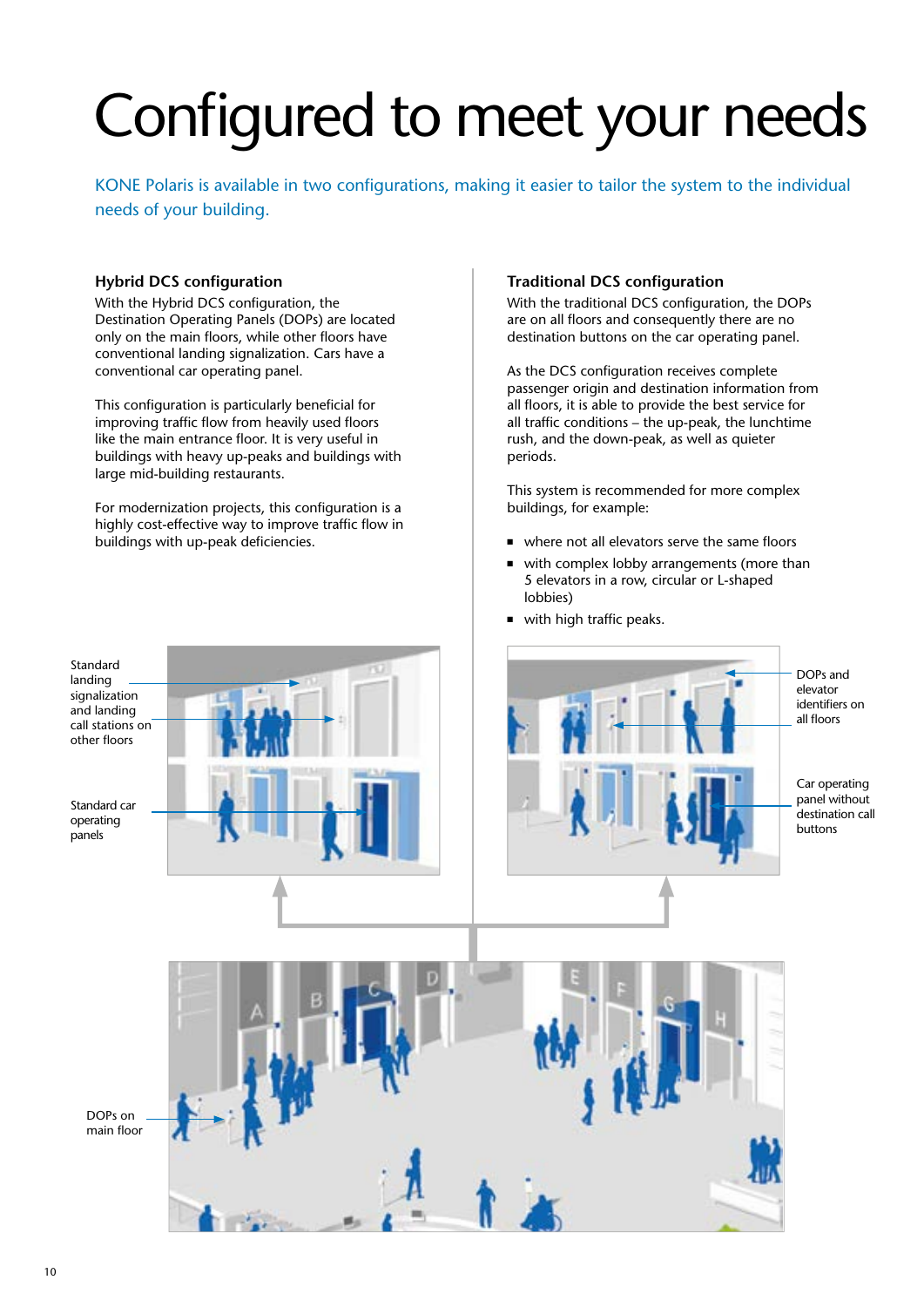### **References**



#### **Doha Tower – Doha, Qatar**

- Completed: 2012
- <sup>n</sup> Height: 238 m
- **Floors: 46**
- **21 elevators**
- Traditional KONE Polaris<sup>™</sup> destination control system



**Capital City – Moscow, Russia** 

- Completed: 2010
- <sup>n</sup> Height: 302 m and 257 m
- Floors: 73 and 62
- **50 elevators; 6 escalators**
- Traditional KONE Polaris™ destination control system



#### **Tour First – Paris, France**

- <sup>n</sup> Completed: 2011
- <sup>n</sup> Height: 231 m
- **Floors: 51**
- 28 elevators; 2 escalators
- Le chemical KONE Polaris™ destination control system